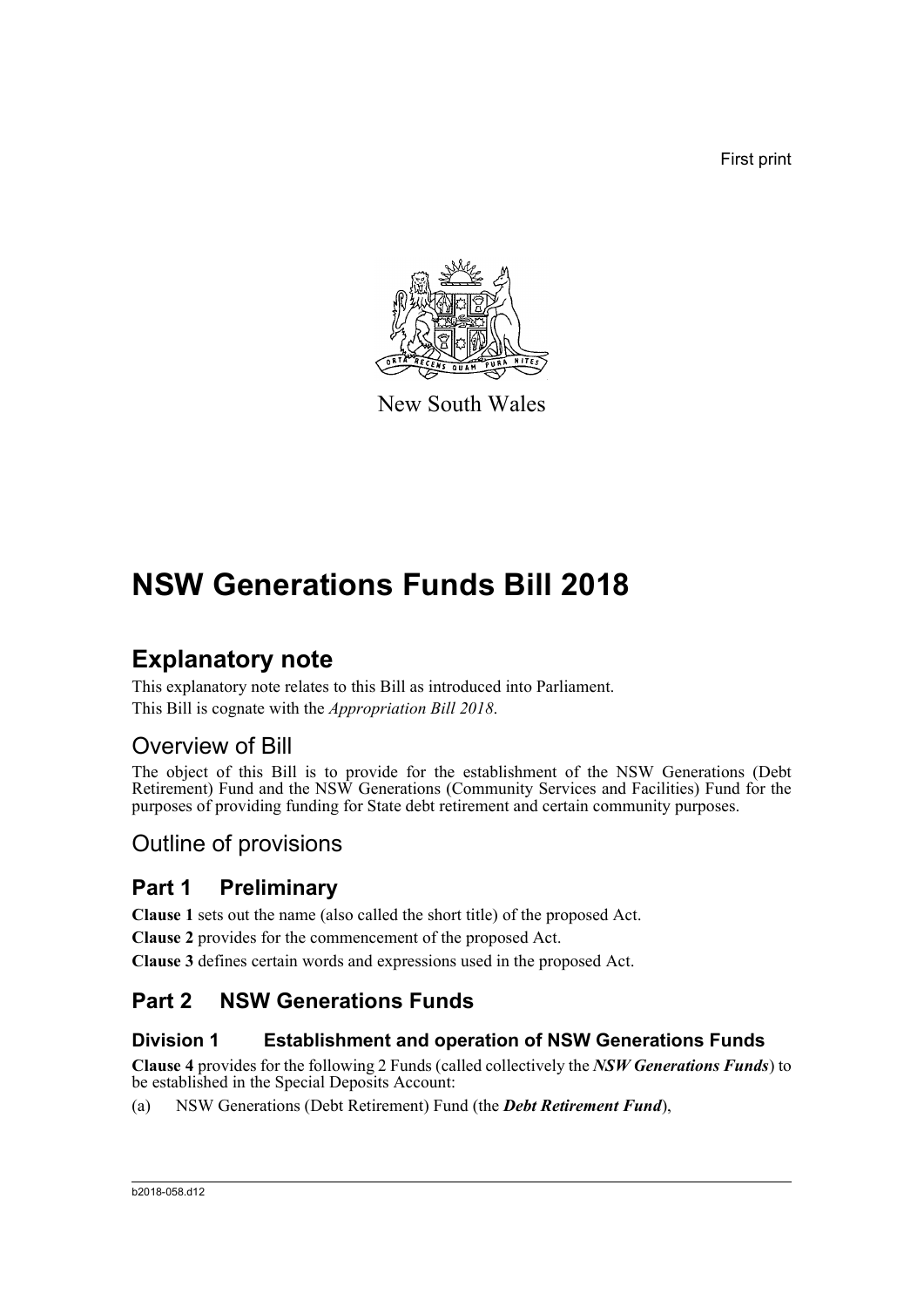(b) NSW Generations (Community Services and Facilities) Fund (the *Community Services and Facilities Fund*).

**Clause 5** provides that the Minister is to control and manage each of the NSW Generations Funds.

**Clause 6** authorises the Minister to obtain advice in relation to the exercise of the Minister's functions under the proposed Act.

**Clause 7** requires the Minister to produce an annual report on the payments made from each of the NSW Generations Funds and to make the report publicly available.

#### **Division 2 Debt Retirement Fund**

**Clause 8** provides that the purpose of the Debt Retirement Fund is to provide funding for reducing the debt of the State in accordance with the principles of sound financial management set out in section 7 of the *Fiscal Responsibility Act 2012*.

**Clause 9** provides for payments of money into the Debt Retirement Fund. These include:

- (a) money that is directed by the Treasurer to be paid into the Fund because the Treasurer is satisfied that it is windfall tax revenue in excess of Budget forecasts, and
- (b) money that is income (including distributions, dividends and interest) paid to the holder of certain interests specified in Schedule 1 (called *relevant NSW equity interests*), and
- (c) the proceeds of the sale of relevant NSW equity interests.

**Clause 10** enables payments to be made out of the Debt Retirement Fund for:

- (a) the payment of all or any part of a debt of the State that the Minister is satisfied is a payment that promotes the purpose of the Fund, and
- (b) administrative expenses relating to the control and management of the Fund.

**Clause 11** authorises the Minister to invest money in the Debt Retirement Fund.

#### **Division 3 Community Services and Facilities Fund**

**Clause 12** provides that the purpose of the Community Services and Facilities Fund is to provide funding for cost-effective facilities and services throughout New South Wales that improve the wellbeing of communities and the lives of the people of New South Wales, and gives examples of such facilities and services.

**Clause 13** provides for payments of money into the Community Services and Facilities Fund.

**Clause 14** provides for payments out of the Community Services and Facilities Fund, including payments for projects, programs or initiatives that promote the purpose of the Fund.

**Clause 15** authorises the Minister to invest money in the Community Services and Facilities Fund.

### **Part 3 Miscellaneous**

**Clause 16** enables the regulations to amend Schedule 1 to insert additional relevant NSW equity interests for the purposes of the Debt Retirement Fund.

**Clause 17** enables the Minister to delegate functions under the proposed Act.

**Clause 18** provides that the proposed Act binds the Crown.

**Clause 19** enables the Governor to make regulations for the purposes of the proposed Act.

**Clause 20** makes amendments to the proposed Act consequent on the commencement of Division 6.4 (Financial arrangements) of the *Government Sector Finance Act 2018*.

### **Schedule 1 Relevant NSW equity interests**

**Schedule 1** provides for the shares held by the Treasurer in Roads Retained Interest Pty Ltd (ACN 624 812 773) to be a relevant NSW equity interest for the purposes of the proposed Act.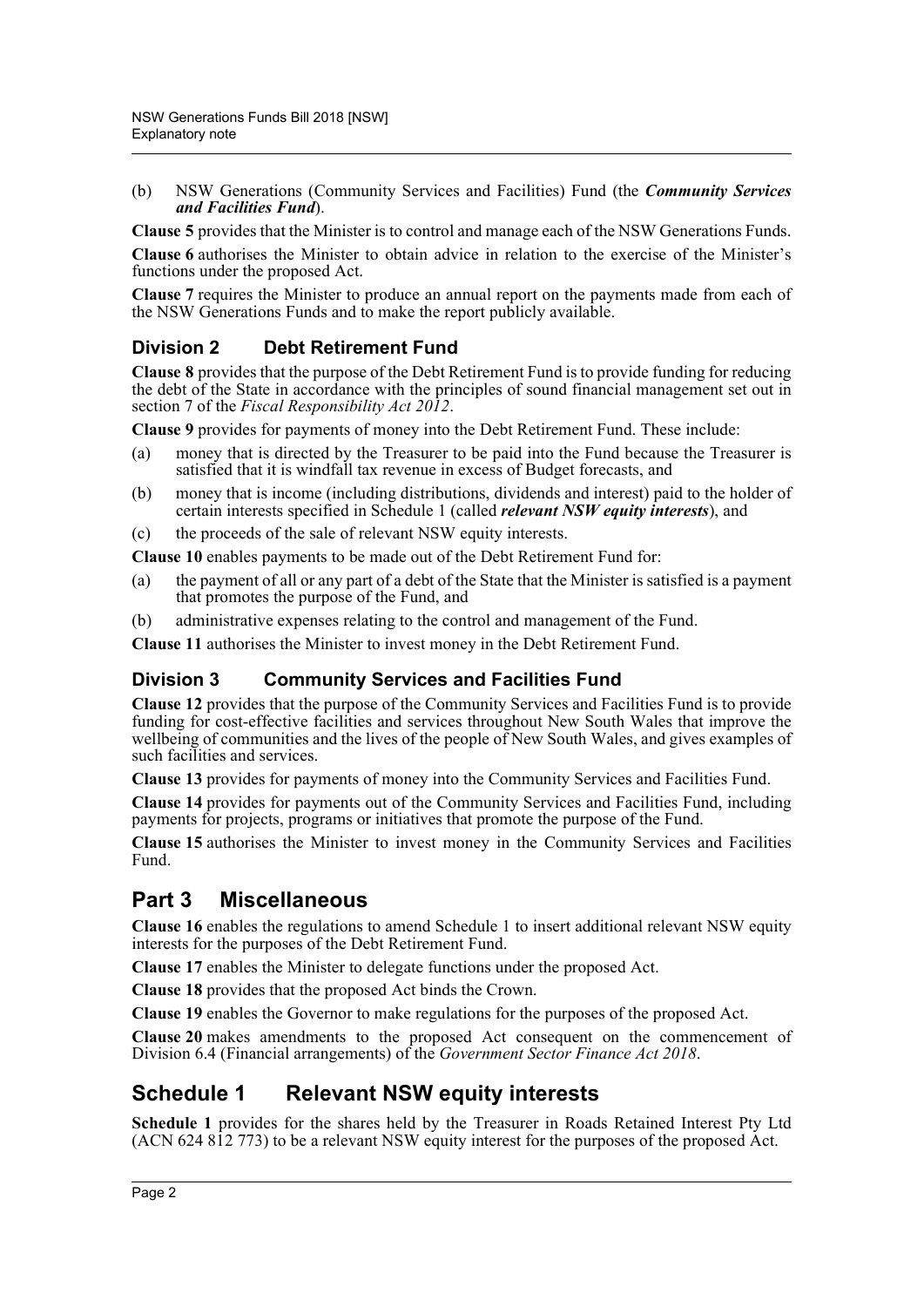## **Schedule 2 Savings, transitional and other provisions**

**Schedule 2** enables the Governor to make regulations of a savings or transitional nature consequent on the enactment of the proposed Act or any Act that amends it.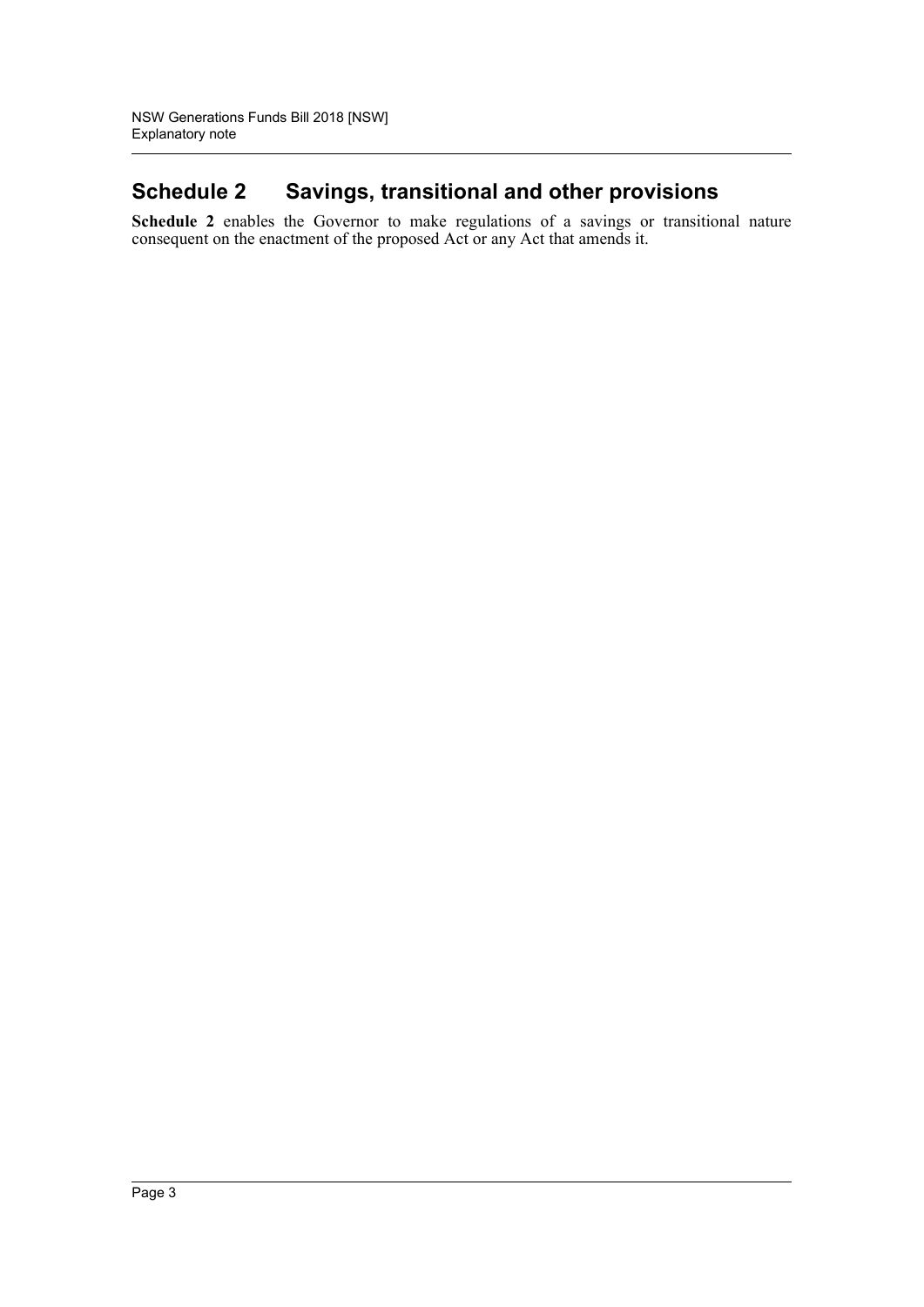First print



New South Wales

# **NSW Generations Funds Bill 2018**

# **Contents**

|        |                                                                  |                                                                                                                                                                                        | Page                                               |  |  |
|--------|------------------------------------------------------------------|----------------------------------------------------------------------------------------------------------------------------------------------------------------------------------------|----------------------------------------------------|--|--|
| Part 1 | <b>Preliminary</b>                                               |                                                                                                                                                                                        |                                                    |  |  |
|        | Name of Act<br>1<br>2<br>Commencement<br>3<br><b>Definitions</b> |                                                                                                                                                                                        | 2<br>$\overline{2}$<br>$\overline{2}$              |  |  |
| Part 2 | <b>NSW Generations Funds</b>                                     |                                                                                                                                                                                        |                                                    |  |  |
|        | <b>Division 1</b>                                                | <b>Establishment and operation of NSW Generations Funds</b>                                                                                                                            |                                                    |  |  |
|        | 4<br>5<br>6<br>7                                                 | <b>Establishment of NSW Generations Funds</b><br>Control and management of NSW Generations Funds<br>Minister may obtain advice etc<br>Annual reports relating to NSW Generations Funds | 3<br>$\ensuremath{\mathsf{3}}$<br>$\mathsf 3$<br>3 |  |  |
|        | <b>Division 2</b>                                                | <b>Debt Retirement Fund</b>                                                                                                                                                            |                                                    |  |  |
|        | 8<br>9<br>10<br>11                                               | Purpose of Debt Retirement Fund<br>Payment into Debt Retirement Fund<br>Payments out of Debt Retirement Fund<br>Investment of money in Debt Retirement Fund                            | 3<br>3<br>4<br>4                                   |  |  |
|        | <b>Division 3</b>                                                | <b>Community Services and Facilities Fund</b>                                                                                                                                          |                                                    |  |  |
|        | 12<br>13                                                         | Purpose of Community Services and Facilities Fund<br>Payment into Community Services and Facilities Fund                                                                               | 4<br>4                                             |  |  |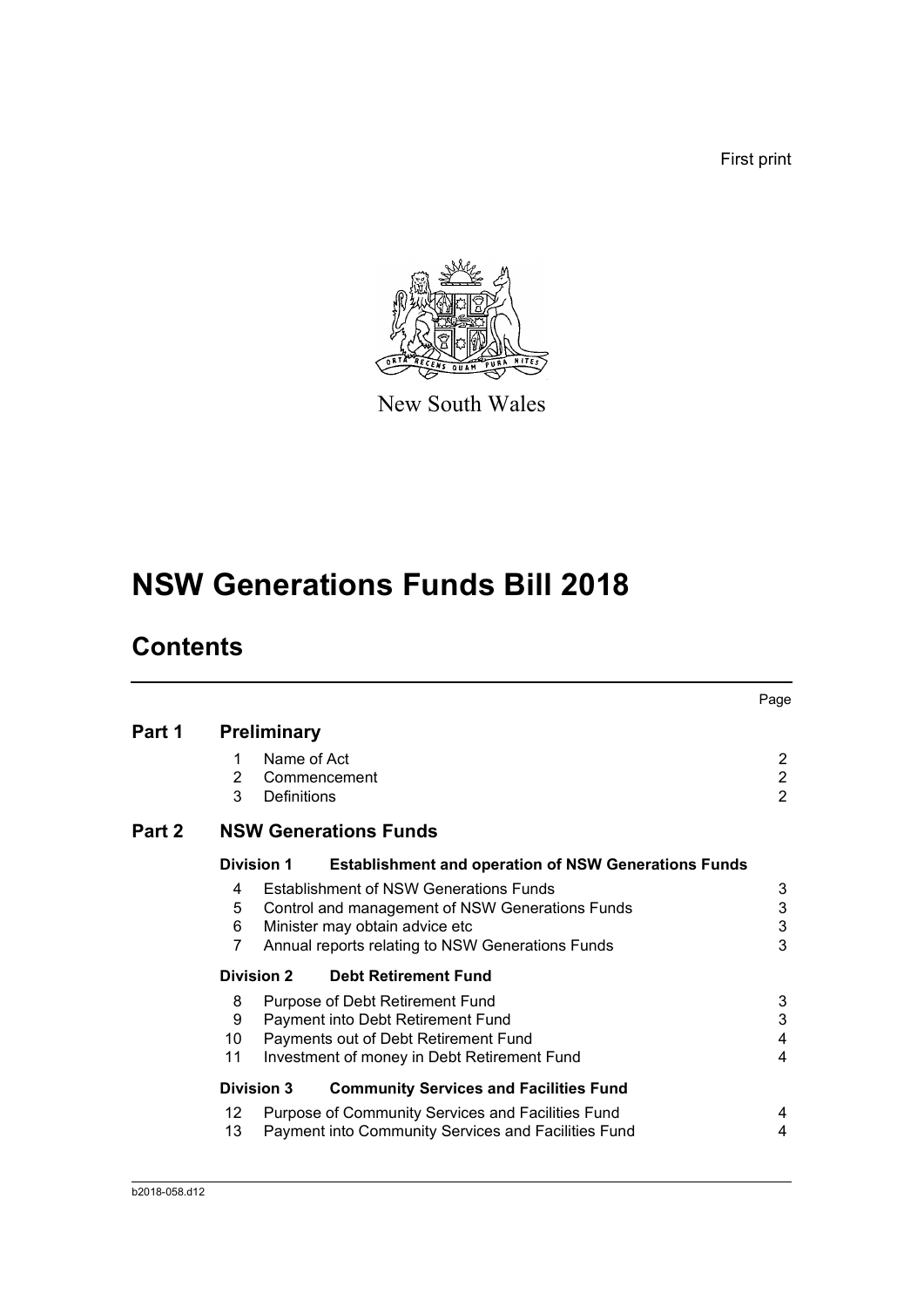| Schedule 2 |    | Savings, transitional and other provisions                                                                | 9 |
|------------|----|-----------------------------------------------------------------------------------------------------------|---|
| Schedule 1 |    | <b>Relevant NSW equity interests</b>                                                                      | 8 |
|            | 20 | Amendment of this Act consequent on commencement of Division 6.4<br>of Government Sector Finance Act 2018 | 6 |
|            | 19 | Regulations                                                                                               | 6 |
|            | 18 | Act to bind Crown                                                                                         | 6 |
|            | 17 | Delegation                                                                                                | 6 |
|            | 16 | Schedule 1 may be amended by regulations to add NSW equity<br>interests                                   | 6 |
| Part 3     |    | <b>Miscellaneous</b>                                                                                      |   |
|            | 15 | Investment of money in Community Services and Facilities Fund                                             | 5 |
|            | 14 | Payments out of Community Services and Facilities Fund                                                    | 5 |
|            |    |                                                                                                           |   |

Page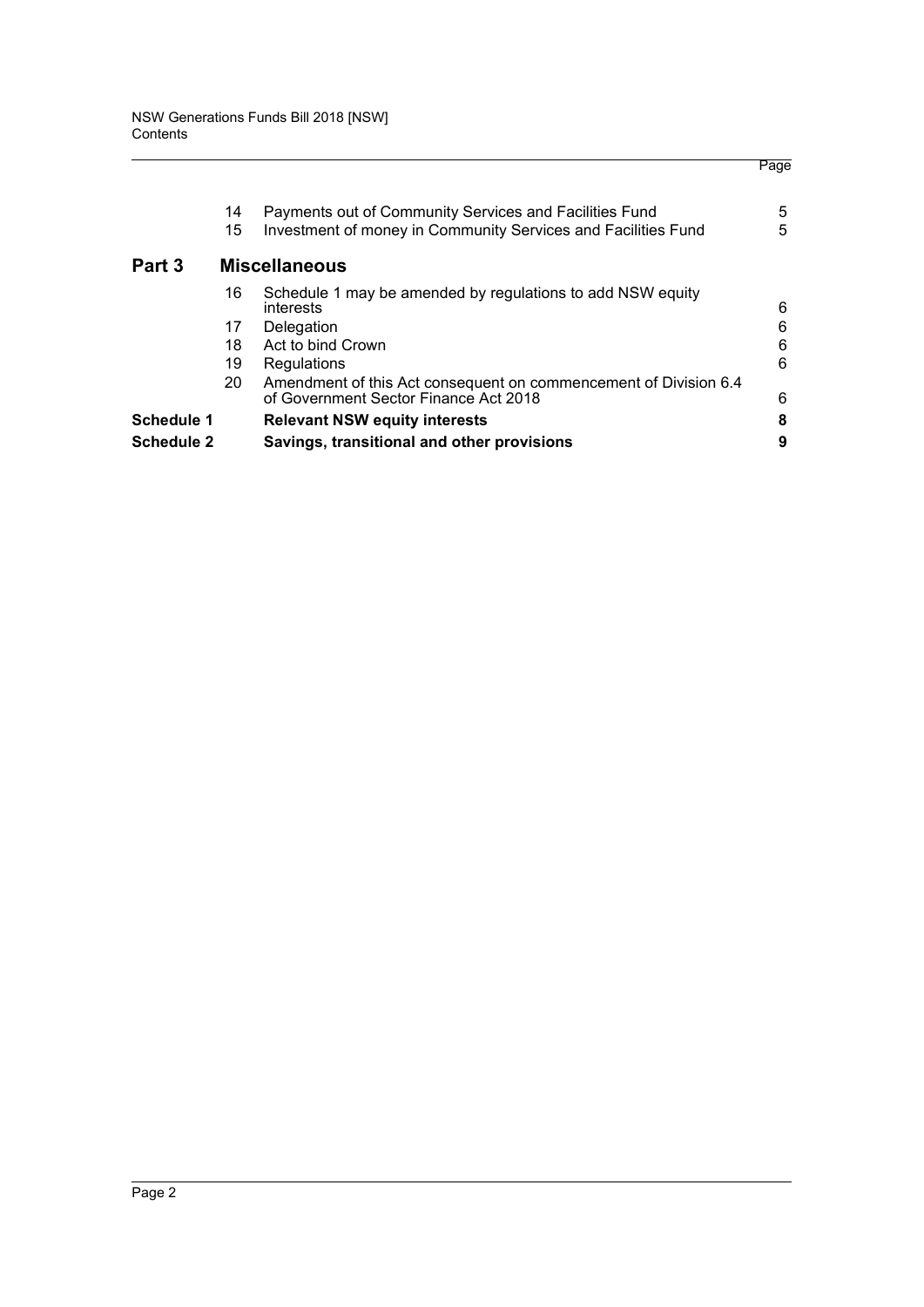

New South Wales

# **NSW Generations Funds Bill 2018**

No , 2018

#### **A Bill for**

An Act to provide for the establishment of the NSW Generations (Debt Retirement) Fund and the NSW Generations (Community Services and Facilities) Fund for the purposes of providing funding for State debt retirement and certain community purposes.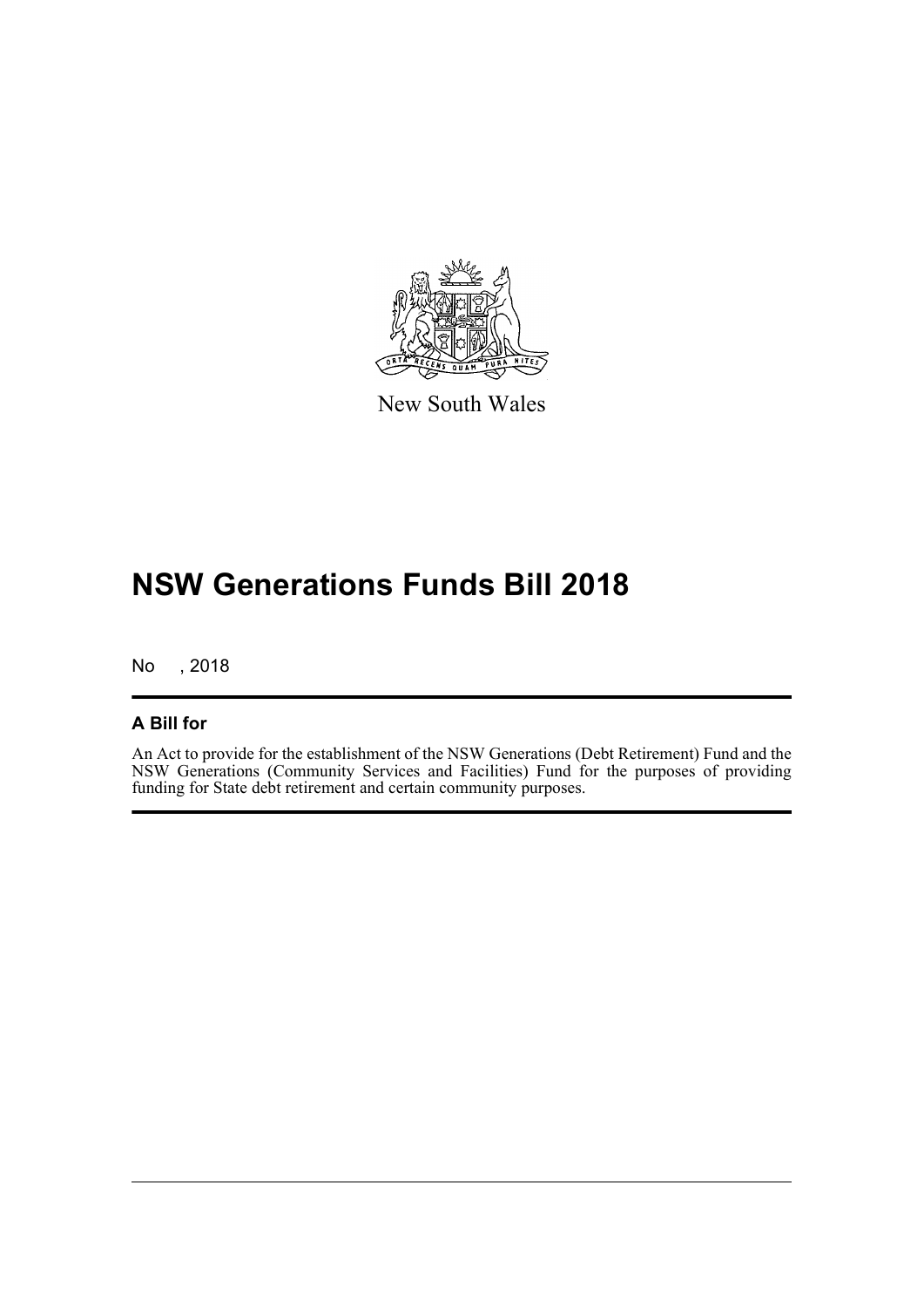<span id="page-6-3"></span><span id="page-6-2"></span><span id="page-6-1"></span><span id="page-6-0"></span>

|              | The Legislature of New South Wales enacts: |                                                                                                                                                                                                                                                                           |                     |  |  |
|--------------|--------------------------------------------|---------------------------------------------------------------------------------------------------------------------------------------------------------------------------------------------------------------------------------------------------------------------------|---------------------|--|--|
| Part 1       |                                            | <b>Preliminary</b>                                                                                                                                                                                                                                                        |                     |  |  |
| 1            |                                            | <b>Name of Act</b>                                                                                                                                                                                                                                                        | 3                   |  |  |
|              |                                            | This Act is the NSW Generations Funds Act 2018.                                                                                                                                                                                                                           | 4                   |  |  |
| $\mathbf{2}$ |                                            | Commencement                                                                                                                                                                                                                                                              | 5                   |  |  |
|              | (1)                                        | This Act commences on the date of assent to this Act, except as provided by this<br>section.                                                                                                                                                                              | 6<br>$\overline{7}$ |  |  |
|              | (2)                                        | Section 20 commences on the day on which Division 6.4 (Financial arrangements)<br>of the Government Sector Finance Act 2018 commences.                                                                                                                                    | 8<br>9              |  |  |
| 3            |                                            | <b>Definitions</b>                                                                                                                                                                                                                                                        | 10                  |  |  |
|              | (1)                                        | In this Act:                                                                                                                                                                                                                                                              | 11                  |  |  |
|              |                                            | <b>Community Services and Facilities Fund</b> means the NSW Generations (Community<br>Services and Facilities) Fund established under this Act.                                                                                                                           | 12<br>13            |  |  |
|              |                                            | Debt Retirement Fund means the NSW Generations (Debt Retirement) Fund<br>established under this Act.                                                                                                                                                                      | 14<br>15            |  |  |
|              |                                            | <i>financial year</i> means the year commencing 1 July.                                                                                                                                                                                                                   | 16                  |  |  |
|              |                                            | function includes a power, authority or duty, and exercise a function includes<br>perform a duty.                                                                                                                                                                         | 17<br>18            |  |  |
|              |                                            | <i>interest</i> includes any legal or equitable estate or interest (whether present or future,<br>whether vested or contingent and whether personal or assignable) in real or personal<br>property of any description (including money, securities and choses in action). | 19<br>20<br>21      |  |  |
|              |                                            | <b>NSW Generations Funds</b> means the Community Services and Facilities Fund and<br>the Debt Retirement Fund.                                                                                                                                                            | 22<br>23            |  |  |
|              |                                            | <b>PFA authority</b> means an authority within the meaning of the <i>Public Finance and</i><br>Audit Act 1983.                                                                                                                                                            | 24<br>25            |  |  |
|              |                                            | <b>Public Service agency</b> has the same meaning as in the Government Sector<br>Employment Act 2013.                                                                                                                                                                     | 26<br>27            |  |  |
|              |                                            | <i>relevant NSW equity interest</i> means an interest specified by Schedule 1.                                                                                                                                                                                            | 28                  |  |  |
|              |                                            | <b>State tax</b> means a duty or any other tax imposed by or under an Act.                                                                                                                                                                                                | 29                  |  |  |
|              |                                            | Note. The Interpretation Act 1987 contains definitions and other provisions that affect the<br>interpretation and application of this Act.                                                                                                                                | 30<br>31            |  |  |
|              | (2)                                        | Notes included in this Act do not form part of this Act.                                                                                                                                                                                                                  | 32                  |  |  |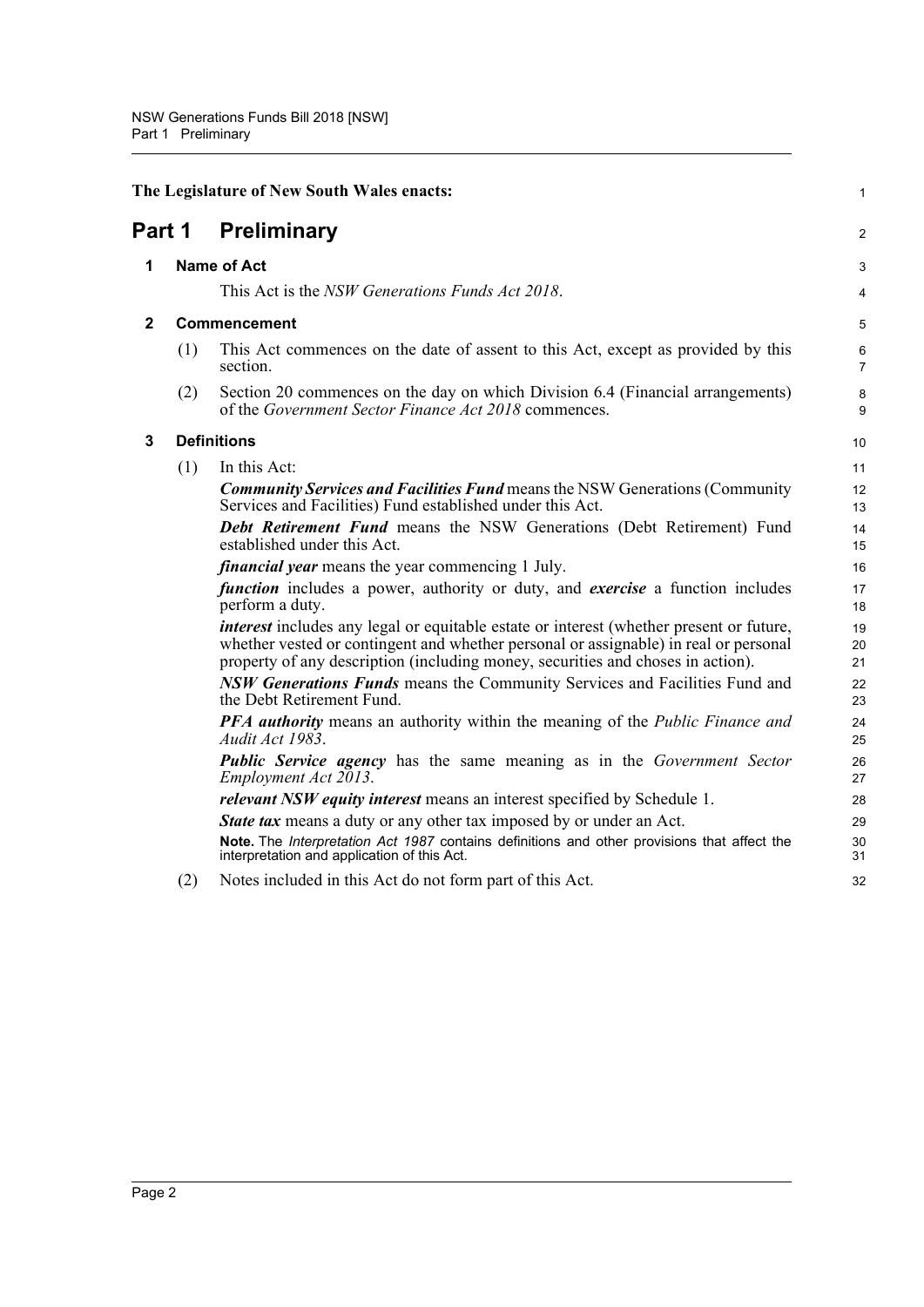<span id="page-7-8"></span><span id="page-7-7"></span><span id="page-7-6"></span><span id="page-7-5"></span><span id="page-7-4"></span><span id="page-7-3"></span><span id="page-7-2"></span><span id="page-7-1"></span><span id="page-7-0"></span>

|                | <b>Part 2</b>     | <b>NSW Generations Funds</b>                                                                                                                                                                                                              | 1                       |
|----------------|-------------------|-------------------------------------------------------------------------------------------------------------------------------------------------------------------------------------------------------------------------------------------|-------------------------|
|                | <b>Division 1</b> | <b>Establishment and operation of NSW Generations Funds</b>                                                                                                                                                                               | $\overline{\mathbf{c}}$ |
| 4              |                   | <b>Establishment of NSW Generations Funds</b>                                                                                                                                                                                             | 3                       |
|                |                   | The following are to be established in the Special Deposits Account:                                                                                                                                                                      | 4                       |
|                |                   | NSW Generations (Debt Retirement) Fund,<br>(a)                                                                                                                                                                                            | 5                       |
|                |                   | NSW Generations (Community Services and Facilities) Fund.<br>(b)                                                                                                                                                                          | 6                       |
| 5              |                   | <b>Control and management of NSW Generations Funds</b>                                                                                                                                                                                    | 7                       |
|                |                   | The Minister is to control and manage each of the NSW Generations Funds.                                                                                                                                                                  | 8                       |
| 6              |                   | Minister may obtain advice etc                                                                                                                                                                                                            | 9                       |
|                |                   | The Minister may, in exercising functions under this Act, obtain and have regard to<br>any advice, recommendations or other information provided to the Minister by any<br>person or body that the Minister considers relevant.           | 10<br>11<br>12          |
| $\overline{7}$ |                   | <b>Annual reports relating to NSW Generations Funds</b>                                                                                                                                                                                   | 13                      |
|                | (1)               | The Minister is to produce an annual report.                                                                                                                                                                                              | 14                      |
|                | (2)               | The annual report is to be in the form, and contain such information (including details<br>of payments into and out of each of the NSW Generations Funds), as the Treasurer<br>may determine.                                             | 15<br>16<br>17          |
|                | (3)               | The annual report is to include an audit of each of the NSW Generations Funds by<br>the Auditor-General (including a report of the Auditor-General on whether the<br>payments from the Funds have been made in accordance with this Act). | 18<br>19<br>20          |
|                | (4)               | The annual report is to be made publicly available within 6 months after the end of<br>the financial year to which it relates.                                                                                                            | 21<br>22                |
|                | <b>Division 2</b> | <b>Debt Retirement Fund</b>                                                                                                                                                                                                               | 23                      |
| 8              |                   | <b>Purpose of Debt Retirement Fund</b>                                                                                                                                                                                                    | 24                      |
|                |                   | The purpose of the Debt Retirement Fund is to provide funding for reducing the debt<br>of the State in accordance with the principles of sound financial management set out<br>in section 7 of the Fiscal Responsibility Act 2012.        | 25<br>26<br>27          |
| 9              |                   | <b>Payment into Debt Retirement Fund</b>                                                                                                                                                                                                  | 28                      |
|                | (1)               | The following are to be paid into the Debt Retirement Fund:                                                                                                                                                                               | 29                      |
|                |                   | all money appropriated by Parliament, or advanced by the Treasurer, for<br>(a)<br>payment into the Fund,                                                                                                                                  | 30<br>31                |
|                |                   | all money appropriated by Parliament to the Treasurer for the general purposes<br>(b)<br>of the Government (and not for the purposes of individual PFA authorities)<br>and directed by the Treasurer to be paid into the Fund,            | 32<br>33<br>34          |
|                |                   | any money that is directed by the Treasurer under subsection $(2)$ to be paid into<br>(c)<br>the Fund,                                                                                                                                    | 35<br>36                |
|                |                   | all money that is income (including distributions, dividends and interest) paid<br>(d)<br>to the holder of any relevant NSW equity interest,                                                                                              | 37<br>38                |
|                |                   | the proceeds of the sale of any relevant NSW equity interest,<br>(e)                                                                                                                                                                      | 39                      |
|                |                   | (f)<br>the proceeds of the investment of money in the Fund,                                                                                                                                                                               | 40                      |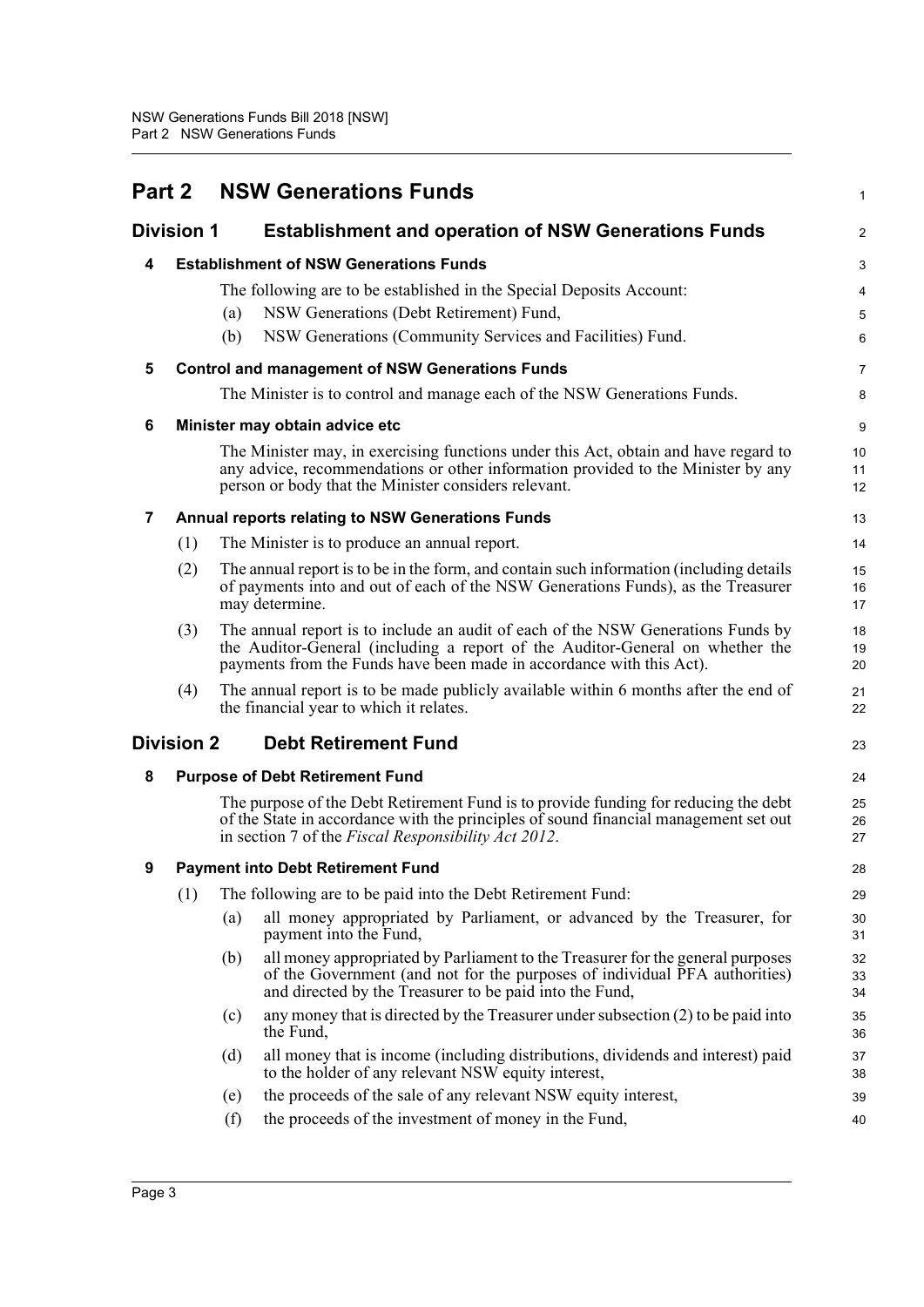<span id="page-8-4"></span><span id="page-8-3"></span><span id="page-8-2"></span><span id="page-8-1"></span><span id="page-8-0"></span>

|    |                   | (g)        | all other money directed or authorised to be paid into the Fund by or under any<br>Act or law.                                                                                                                                                                                                                                            | $\mathbf{1}$<br>2                            |
|----|-------------------|------------|-------------------------------------------------------------------------------------------------------------------------------------------------------------------------------------------------------------------------------------------------------------------------------------------------------------------------------------------|----------------------------------------------|
|    | (2)               | forecasts. | The Treasurer may direct that an amount of money be paid into the Debt Retirement<br>Fund if the Treasurer is satisfied that it is windfall tax revenue in excess of Budget                                                                                                                                                               | $\ensuremath{\mathsf{3}}$<br>4<br>$\sqrt{5}$ |
|    | (3)               |            | The Treasurer is taken to have been given an appropriation out of the Consolidated<br>Fund under the authority of this section, on the day a direction is given under<br>subsection (2), for the amount specified in the direction for the purpose of its<br>payment into the Debt Retirement Fund.                                       | $\,6\,$<br>$\overline{7}$<br>8<br>9          |
| 10 |                   |            | <b>Payments out of Debt Retirement Fund</b>                                                                                                                                                                                                                                                                                               | 10                                           |
|    |                   |            | The following may be paid out of the Debt Retirement Fund:                                                                                                                                                                                                                                                                                | 11                                           |
|    |                   | (a)        | the payment of all or any part of a debt of the State that the Minister is satisfied<br>is a payment that promotes the purpose of the Fund,                                                                                                                                                                                               | 12<br>13                                     |
|    |                   | (b)        | administrative expenses relating to the control and management of the Fund.                                                                                                                                                                                                                                                               | 14                                           |
| 11 |                   |            | <b>Investment of money in Debt Retirement Fund</b>                                                                                                                                                                                                                                                                                        | 15                                           |
|    |                   |            | The Minister may invest money in the Debt Retirement Fund:                                                                                                                                                                                                                                                                                | 16                                           |
|    |                   | (a)        | in such manner as may be authorised by the Public Authorities (Financial<br><i>Arrangements) Act 1987</i> , or                                                                                                                                                                                                                            | 17<br>18                                     |
|    |                   | (b)        | if that Act does not confer power on the Minister to invest the money, in any<br>other manner approved by the Treasurer.                                                                                                                                                                                                                  | 19<br>20                                     |
|    | <b>Division 3</b> |            | <b>Community Services and Facilities Fund</b>                                                                                                                                                                                                                                                                                             | 21                                           |
|    |                   |            |                                                                                                                                                                                                                                                                                                                                           |                                              |
| 12 |                   |            | <b>Purpose of Community Services and Facilities Fund</b>                                                                                                                                                                                                                                                                                  | 22                                           |
|    | (1)               |            | The purpose of the Community Services and Facilities Fund is to provide funding for<br>cost-effective facilities and services throughout New South Wales that improve the<br>wellbeing of communities and the lives of the people of New South Wales, including<br>facilities and services for the purposes of:                           | 23<br>24<br>25<br>26                         |
|    |                   | (a)        | protecting public health and preventing disease, illness, injury, disability or<br>premature death, and                                                                                                                                                                                                                                   | 27<br>28                                     |
|    |                   | (b)        | promoting conditions in which persons can be healthy and safe, and                                                                                                                                                                                                                                                                        | 29                                           |
|    |                   | (c)        | promoting involvement with community or culture, and                                                                                                                                                                                                                                                                                      | 30                                           |
|    |                   | (d)        | increasing participation in programs, services or activities that aim to improve<br>the overall wellbeing of the community, and                                                                                                                                                                                                           | 31<br>32                                     |
|    |                   | (e)        | any other purposes prescribed by the regulations.                                                                                                                                                                                                                                                                                         | 33                                           |
|    | (2)               |            | The Minister is not to recommend the making of a regulation for the purposes of<br>subsection $(1)$ (e) unless the Minister certifies that the Minister is satisfied that the<br>purpose to be prescribed is a purpose that relates to the improvement of the wellbeing<br>of communities and the lives of the people of New South Wales. | 34<br>35<br>36<br>37                         |
| 13 |                   |            | <b>Payment into Community Services and Facilities Fund</b>                                                                                                                                                                                                                                                                                | 38                                           |
|    |                   |            | The following are to be paid into the Community Services and Facilities Fund:                                                                                                                                                                                                                                                             | 39                                           |
|    |                   | (a)        | all money appropriated by Parliament, or advanced by the Treasurer, for<br>payment into the Fund,                                                                                                                                                                                                                                         | 40<br>41                                     |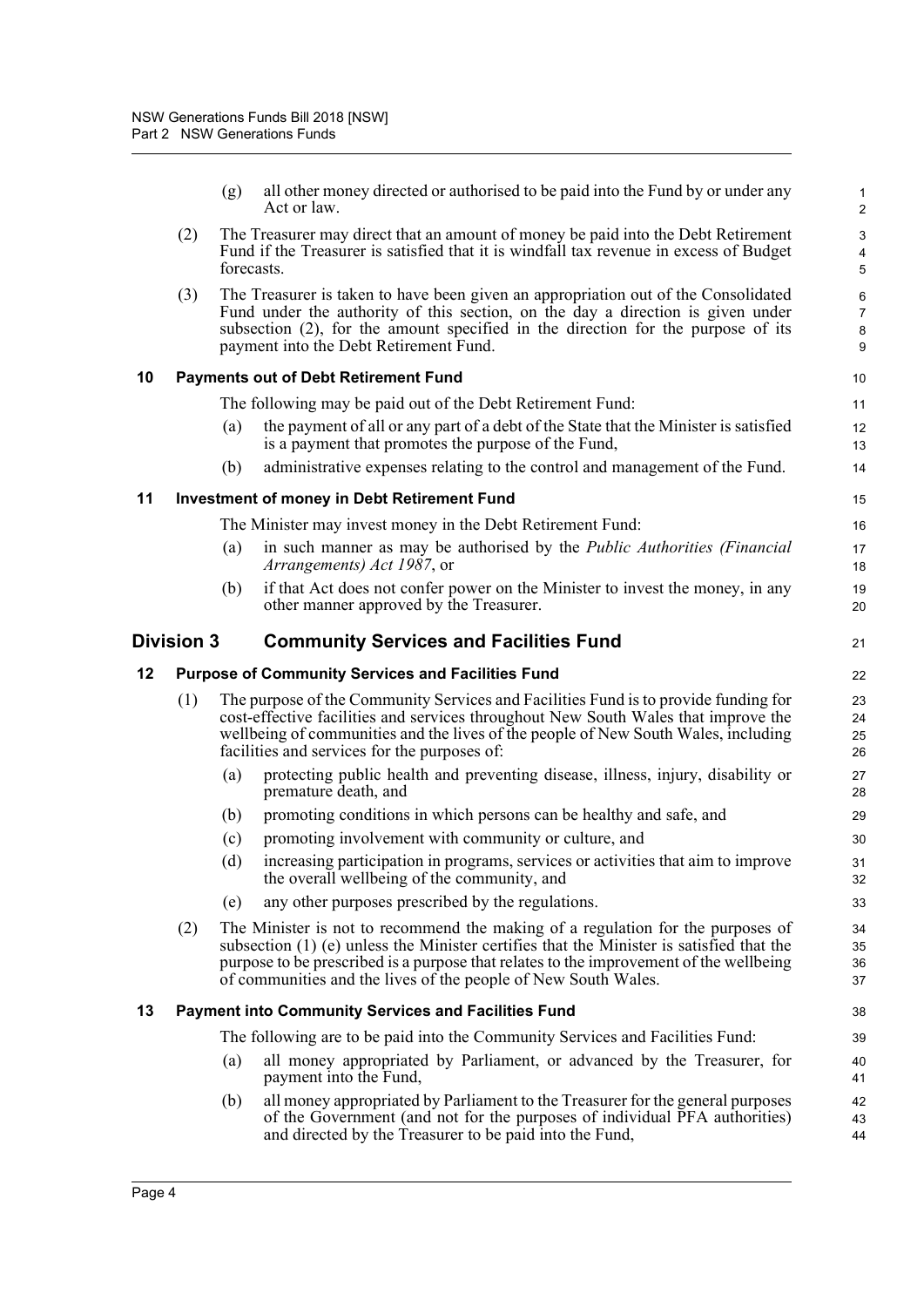<span id="page-9-1"></span><span id="page-9-0"></span>

|    |     | (c) | the repayment of the principal, or payment of interest, on money loaned from<br>the Fund (including fees associated with the loan),                                                                                                                                           | 1<br>2                   |
|----|-----|-----|-------------------------------------------------------------------------------------------------------------------------------------------------------------------------------------------------------------------------------------------------------------------------------|--------------------------|
|    |     | (d) | the repayment of any other money provided from the Fund by way of any other<br>financial assistance,                                                                                                                                                                          | 3<br>4                   |
|    |     | (e) | all other money directed or authorised to be paid into the Fund by or under any<br>Act or law.                                                                                                                                                                                | 5<br>6                   |
|    |     |     | Note. Section 14 (2) provides that payments from the Fund for the cost of a project, program<br>or initiative may be provided by way of a grant, subsidy, loan or other financial assistance and<br>may be subject to such conditions as the Minister thinks fit to impose.   | $\overline{7}$<br>8<br>9 |
| 14 |     |     | <b>Payments out of Community Services and Facilities Fund</b>                                                                                                                                                                                                                 | 10                       |
|    | (1) |     | The following may be paid out of the Community Services and Facilities Fund:                                                                                                                                                                                                  | 11                       |
|    |     | (a) | all or any part of the cost of any project, program or initiative that the Minister<br>is satisfied promotes the purpose of the Fund,                                                                                                                                         | 12<br>13                 |
|    |     | (b) | administrative expenses relating to the control and management of the Fund,                                                                                                                                                                                                   | 14                       |
|    |     | (c) | any money directed or authorised to be paid from the Fund by or under this Act<br>or any other Act or law.                                                                                                                                                                    | 15<br>16                 |
|    | (2) |     | Payments from the Community Services and Facilities Fund for the cost of a project,<br>program or initiative may be provided by way of a grant, subsidy, loan or other<br>financial assistance and may be subject to such conditions as the Minister thinks fit<br>to impose. | 17<br>18<br>19<br>20     |
|    | (3) |     | Without limiting subsection (2), those conditions may relate to the following:                                                                                                                                                                                                | 21                       |
|    |     | (a) | meeting specified performance targets or outcomes,                                                                                                                                                                                                                            | 22                       |
|    |     | (b) | repayment of the whole or any part of any such financial assistance (including<br>repayment if specified performance targets or outcomes are not met as<br>required under a condition of the provision of the financial assistance),                                          | 23<br>24<br>25           |
|    |     | (c) | the payment of interest on financial assistance provided by way of a loan,                                                                                                                                                                                                    | 26                       |
|    |     | (d) | the periods or intervals at which repayments are to be made.                                                                                                                                                                                                                  | 27                       |
| 15 |     |     | Investment of money in Community Services and Facilities Fund                                                                                                                                                                                                                 | 28                       |
|    |     |     | The Minister may invest money in the Community Services and Facilities Fund:                                                                                                                                                                                                  | 29                       |
|    |     | (a) | in such manner as may be authorised by the <i>Public Authorities (Financial</i><br><i>Arrangements</i> ) <i>Act 1987</i> , or                                                                                                                                                 | 30<br>31                 |
|    |     | (b) | if that Act does not confer power on the Minister to invest the money, in any<br>other manner approved by the Treasurer.                                                                                                                                                      | 32<br>33                 |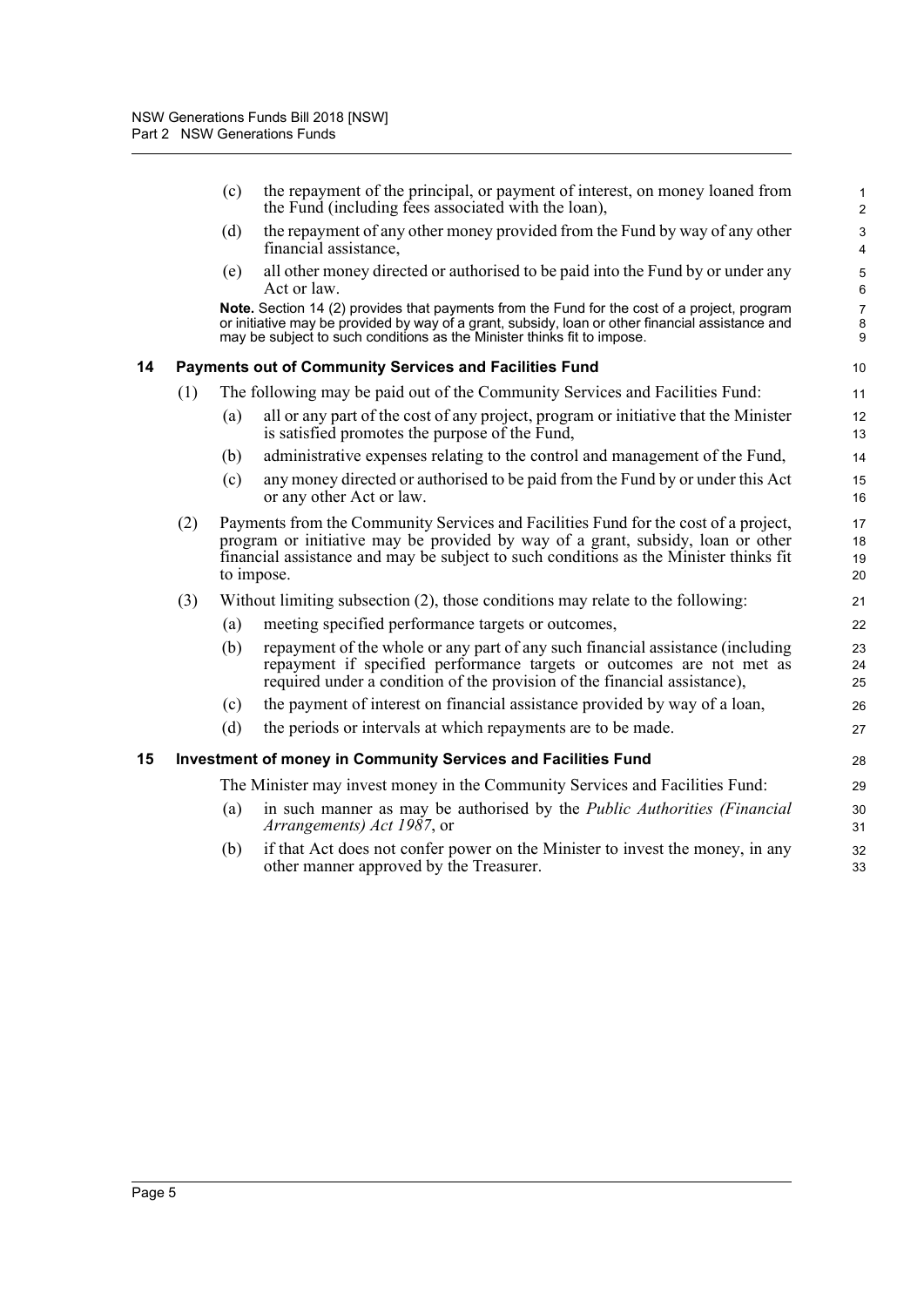<span id="page-10-5"></span><span id="page-10-4"></span><span id="page-10-3"></span><span id="page-10-2"></span><span id="page-10-1"></span><span id="page-10-0"></span>

| Part 3 |     |                    | <b>Miscellaneous</b>          |                                                                                                                                                                                                                                                                     | 1                    |  |  |
|--------|-----|--------------------|-------------------------------|---------------------------------------------------------------------------------------------------------------------------------------------------------------------------------------------------------------------------------------------------------------------|----------------------|--|--|
| 16     |     |                    |                               | Schedule 1 may be amended by regulations to add NSW equity interests                                                                                                                                                                                                | $\overline{2}$       |  |  |
|        |     |                    | kinds of interests:           | The regulations may amend Schedule 1 to insert (but not omit) any of the following                                                                                                                                                                                  | 3<br>4               |  |  |
|        |     | (a)                |                               | an interest of the State or the Crown in right of the State,                                                                                                                                                                                                        | 5                    |  |  |
|        |     | (b)                |                               | an interest of a PFA authority.                                                                                                                                                                                                                                     | 6                    |  |  |
| 17     |     | <b>Delegation</b>  |                               |                                                                                                                                                                                                                                                                     |                      |  |  |
|        | (1) |                    |                               | The Minister may delegate the exercise of any function of the Minister under this Act<br>(other than this power of delegation) to:                                                                                                                                  | 8<br>9               |  |  |
|        |     | (a)                |                               | the head of a Public Service agency, or                                                                                                                                                                                                                             | 10                   |  |  |
|        |     | (b)                |                               | any other person employed in a Public Service agency.                                                                                                                                                                                                               | 11                   |  |  |
|        | (2) |                    | Public Service agency.        | A delegate may subdelegate a delegated function to another person employed in a                                                                                                                                                                                     | 12<br>13             |  |  |
| 18     |     |                    | <b>Act to bind Crown</b>      |                                                                                                                                                                                                                                                                     | 14                   |  |  |
|        |     |                    | capacities.                   | This Act binds the Crown in right of New South Wales and, in so far as the legislative<br>power of the Parliament of New South Wales permits, the Crown in all its other                                                                                            | 15<br>16<br>17       |  |  |
| 19     |     | <b>Regulations</b> |                               |                                                                                                                                                                                                                                                                     | 18                   |  |  |
|        |     | Act.               |                               | The Governor may make regulations, not inconsistent with this Act, for or with<br>respect to any matter that by this Act is required or permitted to be prescribed or that<br>is necessary or convenient to be prescribed for carrying out or giving effect to this | 19<br>20<br>21<br>22 |  |  |
| 20     |     |                    |                               | Amendment of this Act consequent on commencement of Division 6.4 of<br><b>Government Sector Finance Act 2018</b>                                                                                                                                                    | 23<br>24             |  |  |
|        | (1) |                    | <b>Section 3 Definitions</b>  |                                                                                                                                                                                                                                                                     | 25                   |  |  |
|        |     |                    |                               | Omit the definition of $PFA$ <i>authority</i> from section 3 (1). Insert in alphabetical order:                                                                                                                                                                     | 26                   |  |  |
|        |     |                    |                               | <b>GSF</b> agency has the same meaning as in the Government Sector<br>Finance Act 2018.                                                                                                                                                                             | 27<br>28             |  |  |
|        | (2) |                    | Sections 9 (1) (b) and 13 (b) |                                                                                                                                                                                                                                                                     | 29                   |  |  |
|        |     |                    |                               | Omit "PFA authorities" wherever occurring. Insert instead "GSF agencies".                                                                                                                                                                                           | 30                   |  |  |
|        | (3) |                    | <b>Section 11</b>             |                                                                                                                                                                                                                                                                     | 31                   |  |  |
|        |     |                    |                               | Omit the section. Insert instead:                                                                                                                                                                                                                                   | 32                   |  |  |
|        |     | 11                 |                               | <b>Investment of money in Debt Retirement Fund</b>                                                                                                                                                                                                                  | 33                   |  |  |
|        |     |                    |                               | The Minister may invest money in the Debt Retirement Fund:                                                                                                                                                                                                          | 34                   |  |  |
|        |     |                    | (a)                           | if the Minister is a GSF agency for the purposes of Part 6 of the<br>Government Sector Finance Act 2018-in any way that the<br>Minister is permitted to invest money under that Part, or                                                                            | 35<br>36<br>37       |  |  |
|        |     |                    | (b)                           | if the Minister is not a GSF agency for the purposes of Part 6 of<br>the <i>Government Sector Finance Act 2018</i> —in any way approved<br>by the Treasurer.                                                                                                        | 38<br>39<br>40       |  |  |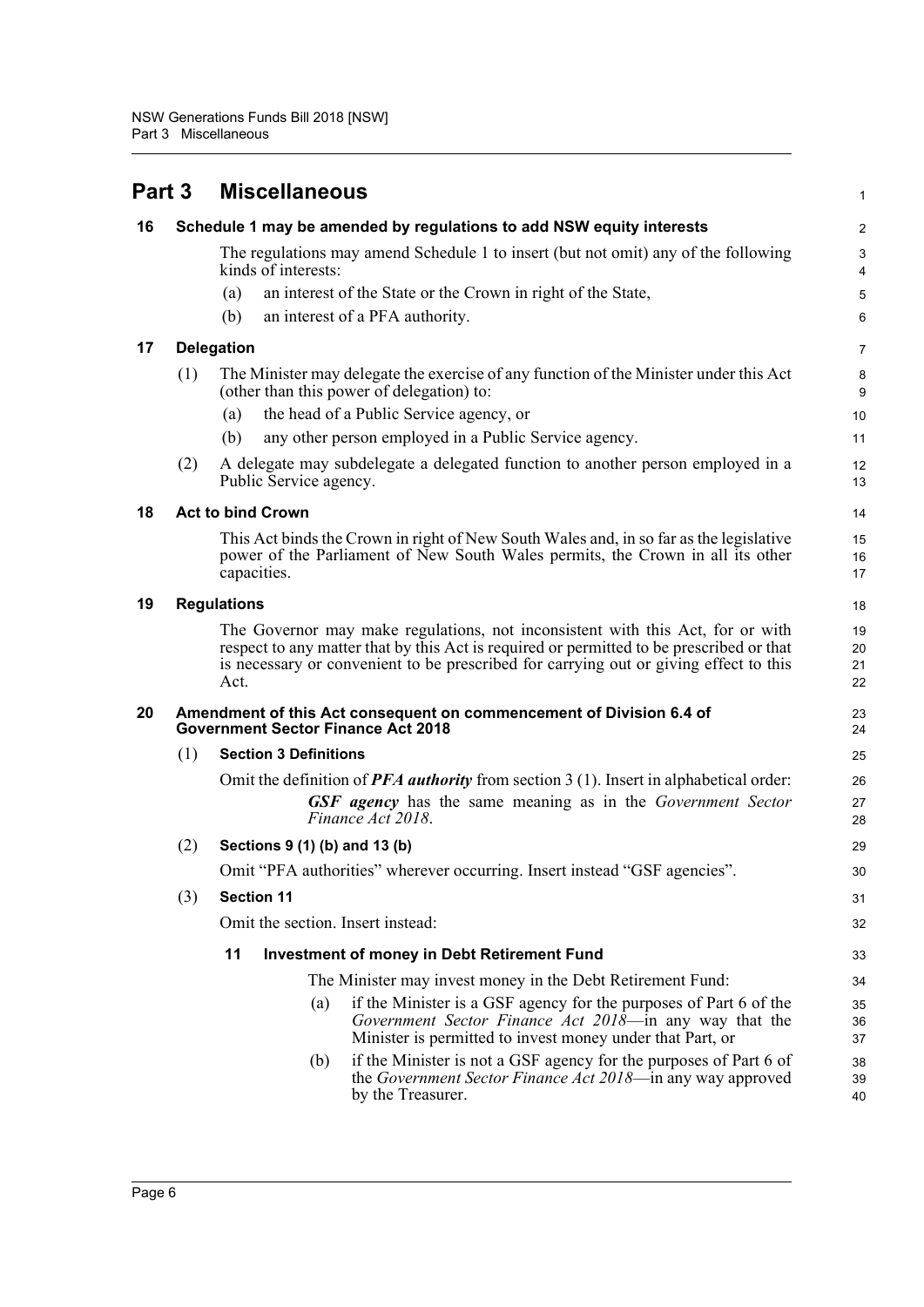| $\left( 4\right)$ | <b>Section 15</b><br>Omit the section. Insert instead:                                                                                                               |     |                                                                                                                                                                                          | 1              |
|-------------------|----------------------------------------------------------------------------------------------------------------------------------------------------------------------|-----|------------------------------------------------------------------------------------------------------------------------------------------------------------------------------------------|----------------|
|                   |                                                                                                                                                                      |     |                                                                                                                                                                                          | $\overline{2}$ |
|                   | 15<br><b>Investment of money in Community Services and Facilities Fund</b><br>The Minister may invest money in the Community Services and<br><b>Facilities Fund:</b> |     |                                                                                                                                                                                          | 3              |
|                   |                                                                                                                                                                      |     |                                                                                                                                                                                          | 4<br>5         |
|                   |                                                                                                                                                                      | (a) | if the Minister is a GSF agency for the purposes of Part 6 of the<br>Government Sector Finance Act 2018—in any way that the<br>Minister is permitted to invest money under that Part, or | 6<br>7<br>8    |
|                   |                                                                                                                                                                      | (b) | if the Minister is not a GSF agency for the purposes of Part 6 of<br>the Government Sector Finance Act 2018—in any way approved<br>by the Treasurer.                                     | 9<br>10<br>11  |
| (5)               |                                                                                                                                                                      |     | Section 16 Schedule 1 may be amended by regulations to add NSW equity interests                                                                                                          | 12             |
|                   |                                                                                                                                                                      |     | Omit section 16 (b). Insert instead:                                                                                                                                                     | 13             |
|                   |                                                                                                                                                                      | (b) | an interest of an entity that is a GSF agency for the purposes of<br>Part 6 of the <i>Government Sector Finance Act 2018</i> .                                                           | 14<br>15       |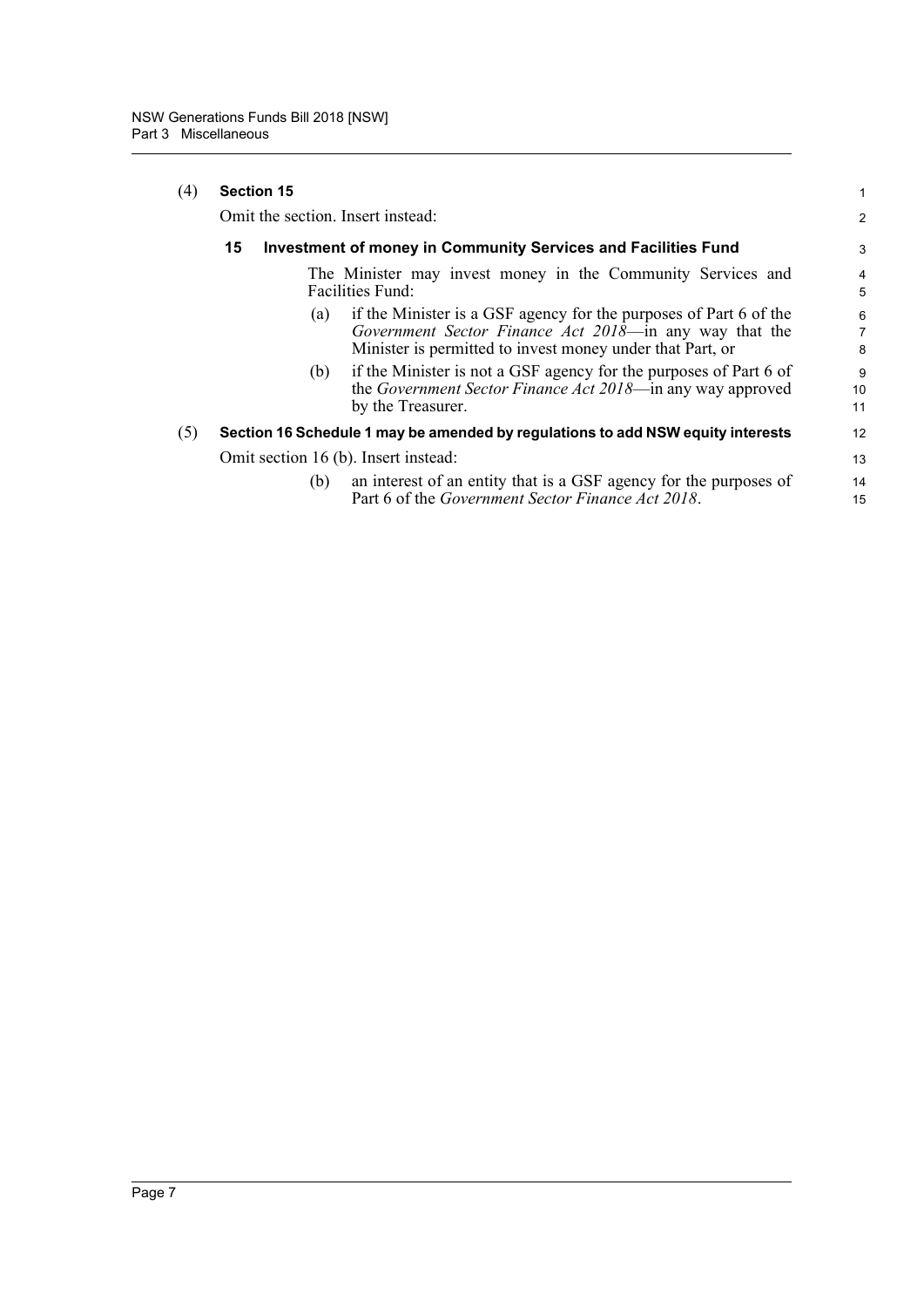# <span id="page-12-0"></span>**Schedule 1 Relevant NSW equity interests**

(Sections 3 (1) and 16)

| Item | Interest                                                                          |
|------|-----------------------------------------------------------------------------------|
|      | Shares held by the Treasurer in Roads Retained Interest Pty Ltd (ACN 624 812 773) |

1 2